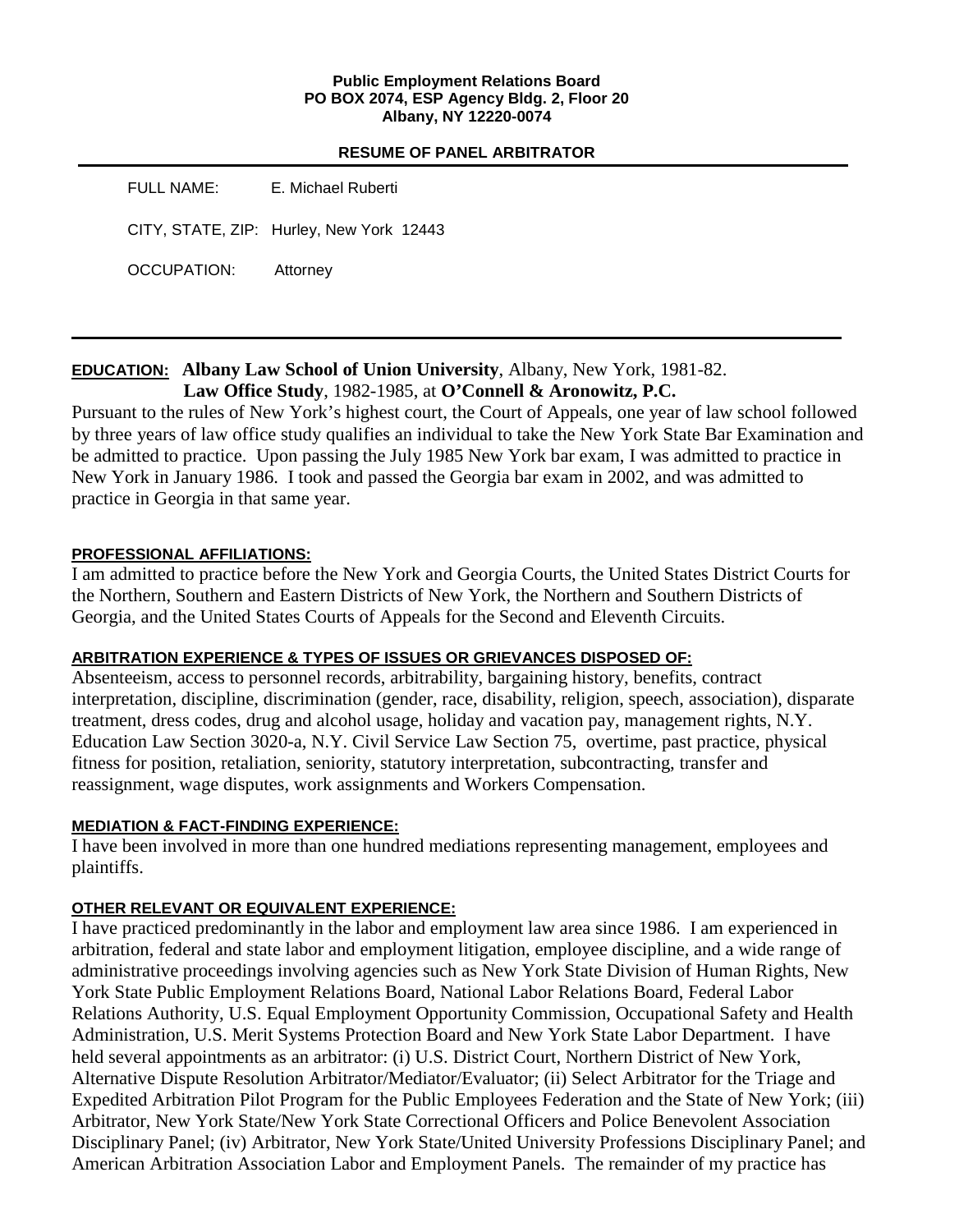involved a broad range of federal and state litigation. I am peer review rated AV by Martindale-Hubbell.

# **PER DIEM FEE:** \$ 2,000

**ADJOURNMENT FEE:** \$ 2,000 unless I receive notice of a postponement or cancellation within 14 calendar days of the scheduled hearing date

**SUBMITTED BY ARBITRATOR E. Michael Ruberti on October 21, 2016.**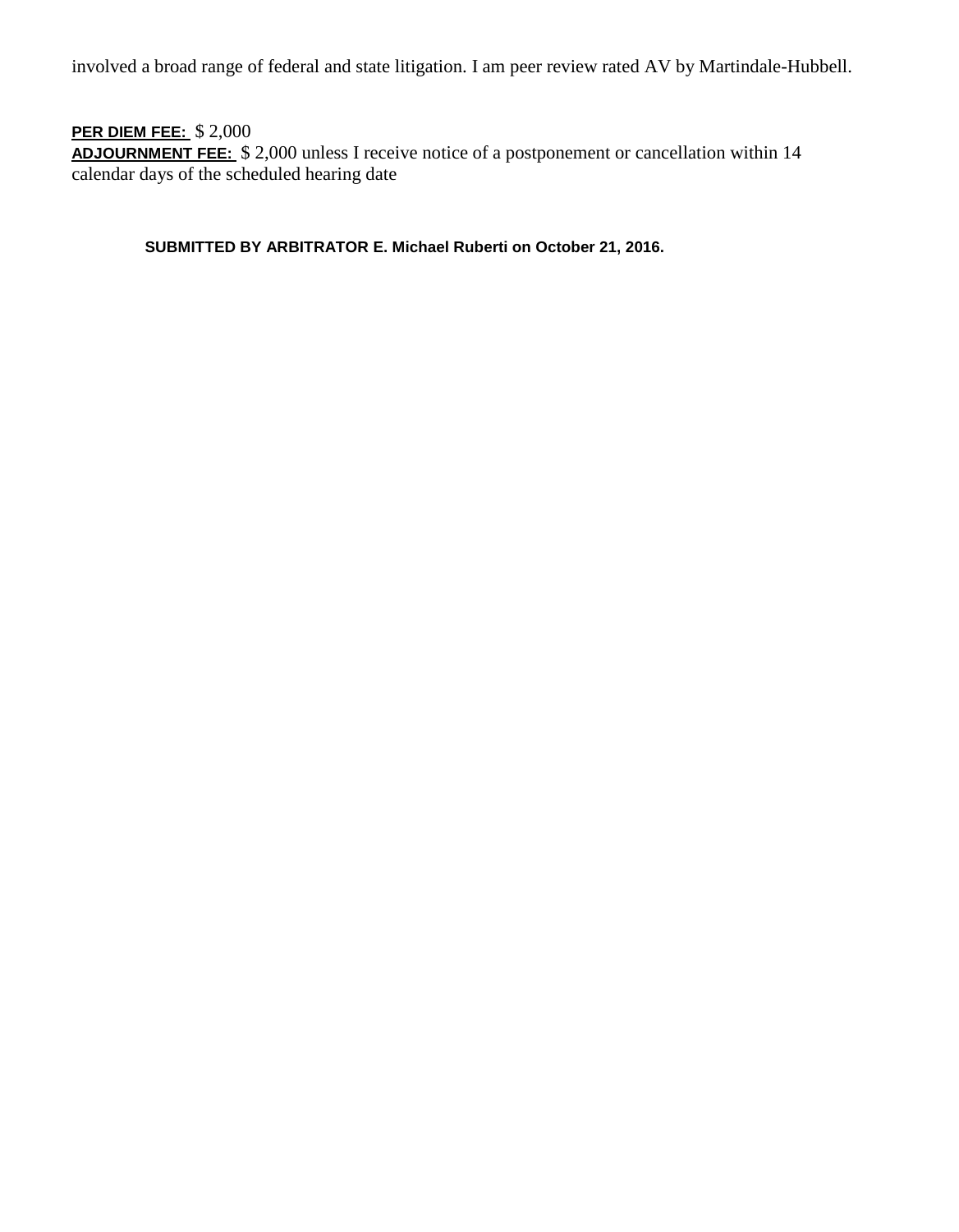#### **Public Employment Relations Board PO BOX 2074, ESP Agency Bldg. 2, Floor 20 Albany, NY 12220-0074**

### **BILLING DISCLOSURE STATEMENT**

### ARBITRATOR'S NAME: **E. Michael Ruberti, Esq.**

The following is a description of my fees and expenses:

#### A) HEARING TIME.

- (1) My per diem is  $$2,000$  for each day or any part thereof spent hearing a case.
- (2) If a hearing day exceeds 7 hours, I charge:

 $\Box$ a second full per diem  $X$  a prorated per diem

 $\Box$ no additional charge  $\Box$ other (describe) :

(3) Additional comments: N/A

#### B) STUDY TIME.

- (1) I charge \$ 2,000 for each day spent in preparation of the opinion and award.
- (2) This charge  $X$  will  $\Box$  will not be prorated for partial days devoted to such preparation.

(3) Additional comments: I generally charge two full days for the preparation of the opinion and award for each full day of hearing.

#### C) TRAVEL TIME AND EXPENSES.

(1) When travel time plus hearing time exceeds hours in a calendar day:

X Not applicable (no additional charge)

 $\Box$  I charge as follows (describe):

(2) I charge for actual, travel-related expenses incurred in connection with the case  $X$  YES  $\Box$  NO.

Where appropriate, a mileage charge for auto travel will be billed at:

 $X$  Prevailing IRS rate  $\Box$  Other (describe):

(3) When the scheduled hearing day(s) requires an overnight stay:

X There is no charge, other than for lodging and subsistence.

 $\Box$ I charge as follows (describe):

(4) Additional Comments: Travel time is charged from Kingston, New York to the hearing site.